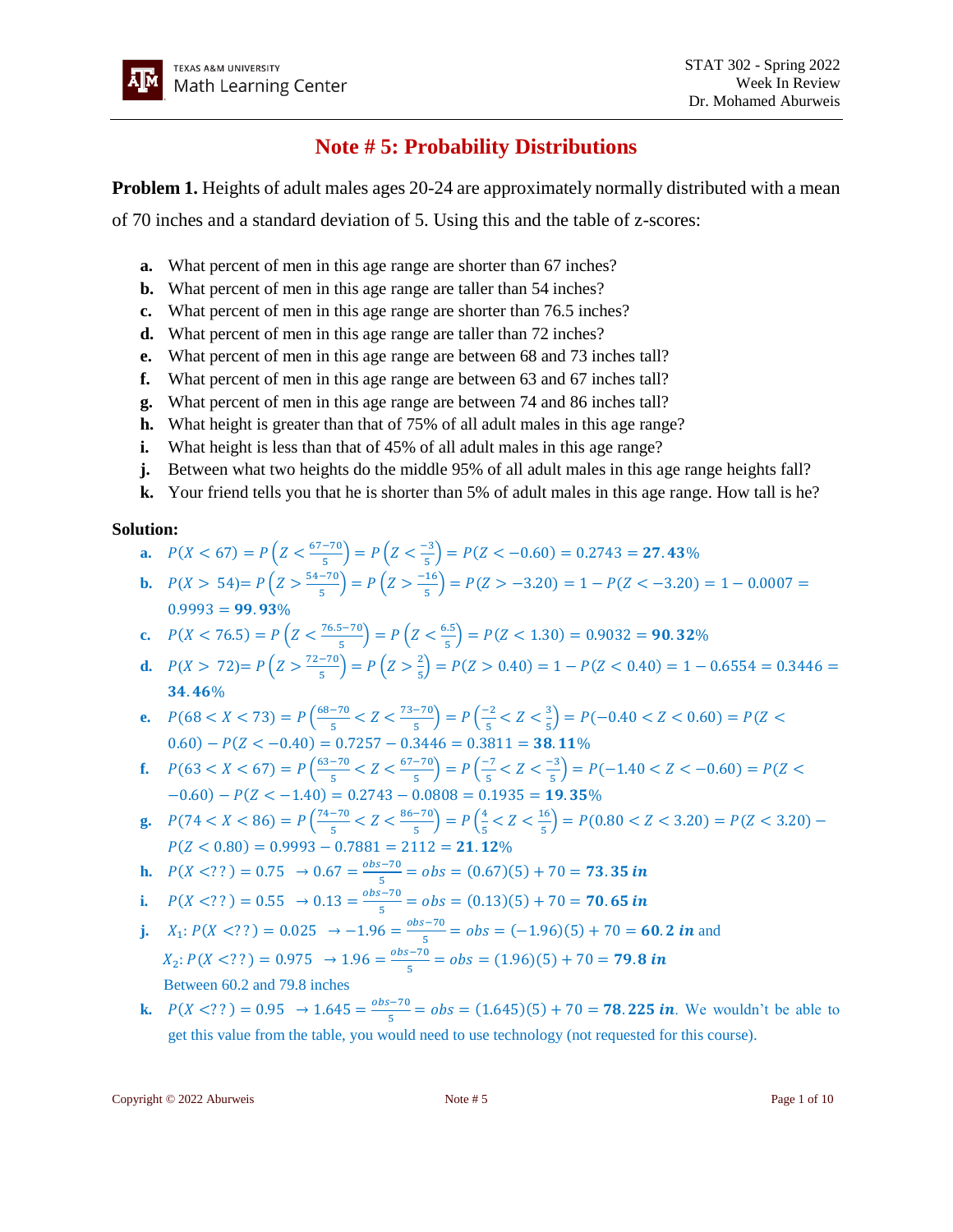**Problem 2.** The heights of children ages 3-5 are approximately normally distributed with a mean of 40 inches and a standard deviation of 2.5 inches. Use this information and the Empirical rule to answer the following questions:

- **a.** Draw the appropriate Empirical Rule diagram for this scenario.
- **b.** What percent of children are between 40 and 45 inches tall?
- **c.** What percent of children are above 42.5 inches tall?
- **d.** What percent of children are between 32.5 inches tall and 42.5 inches tall?
- **e.** What percent of children are below 35 inches tall?
- **f.** What percent of children are below 40 inches tall?
- **g.** What percent of children are above 37.5 inches tall?
- **h.** What percent of children are either less than 35 inches tall or more than 42.5 inches tall?

## **Solution:**

**a.** Empirical Rule diagram:

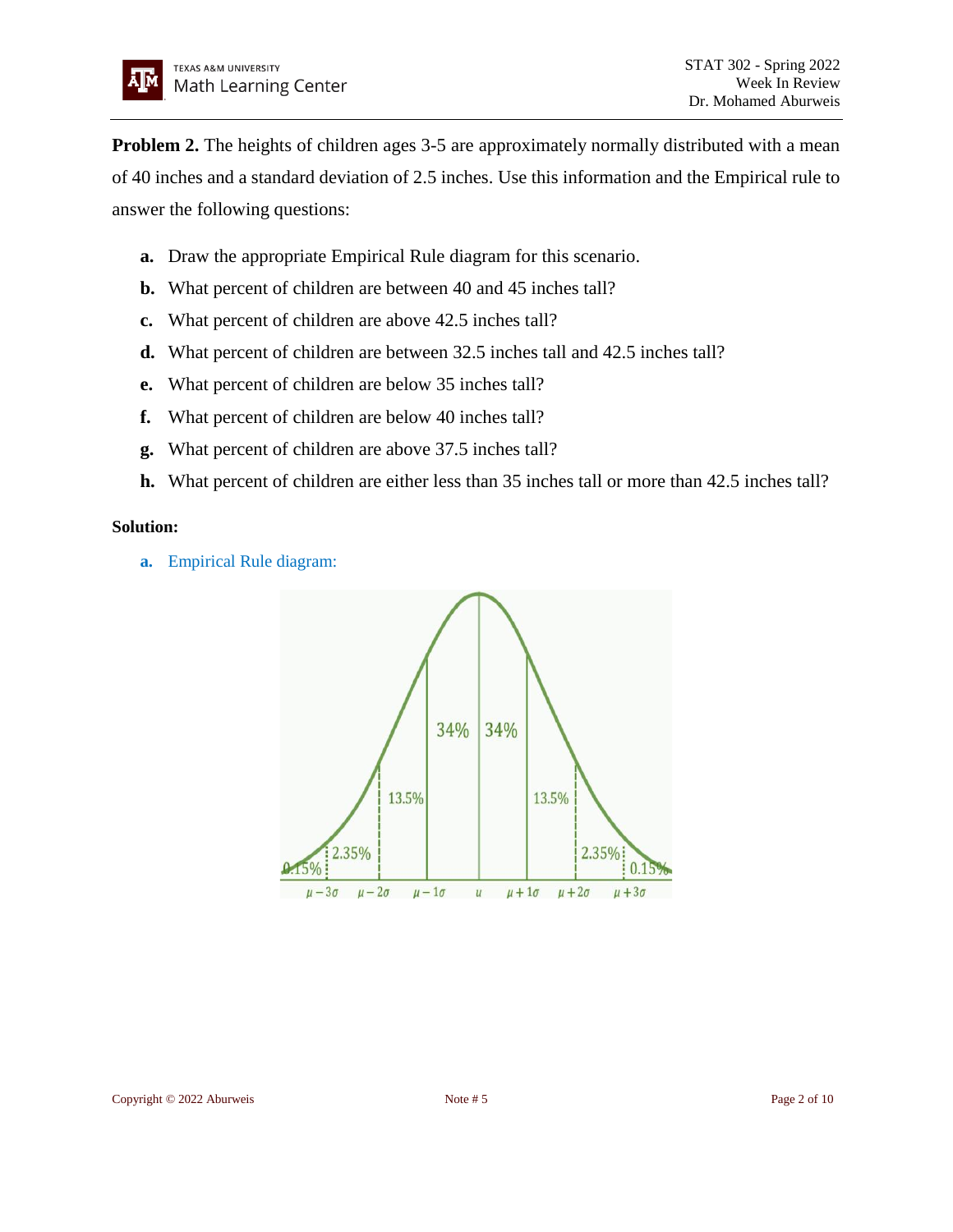

**b.** % between 40 &  $45 = 34\% + 13.5\% = 47.5\%$ 



**d.** % between  $32.5 \& 42.5 = 2.35\% + 13.5\% + 34\% + 34\% = 83.85\%$ 

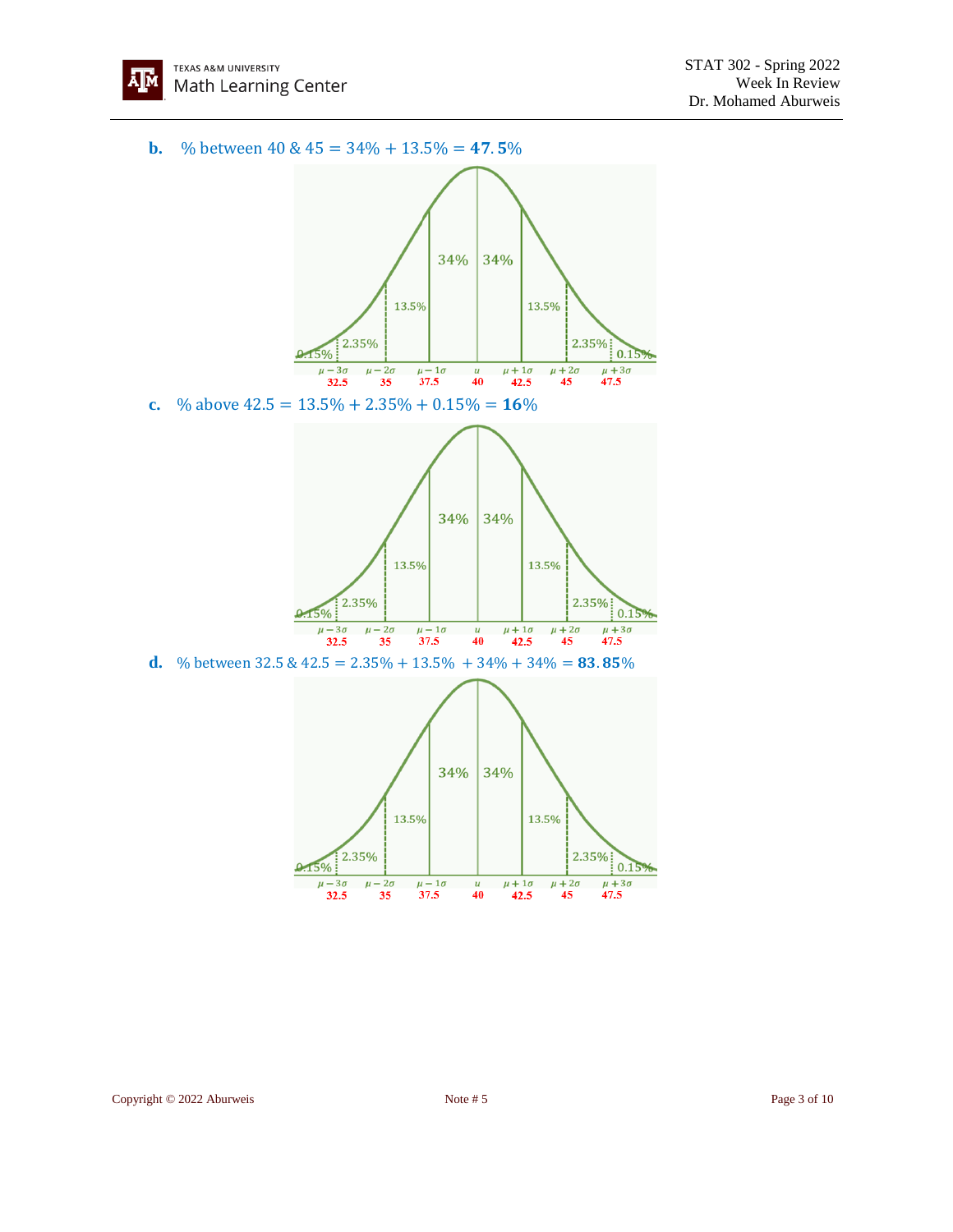

**e.** % below  $35 = 0.15\% + 2.35\% + 2.5\%$ 



13.5% 13.5%



**h.** Less than 35 or greater than  $42.5 = 0.15\% + 2.35\% + 13.5\% + 2.35\% + 0.15\% = 18.5\%$ 



Copyright © 2022 Aburweis Note # 5 Note # 5 Page 4 of 10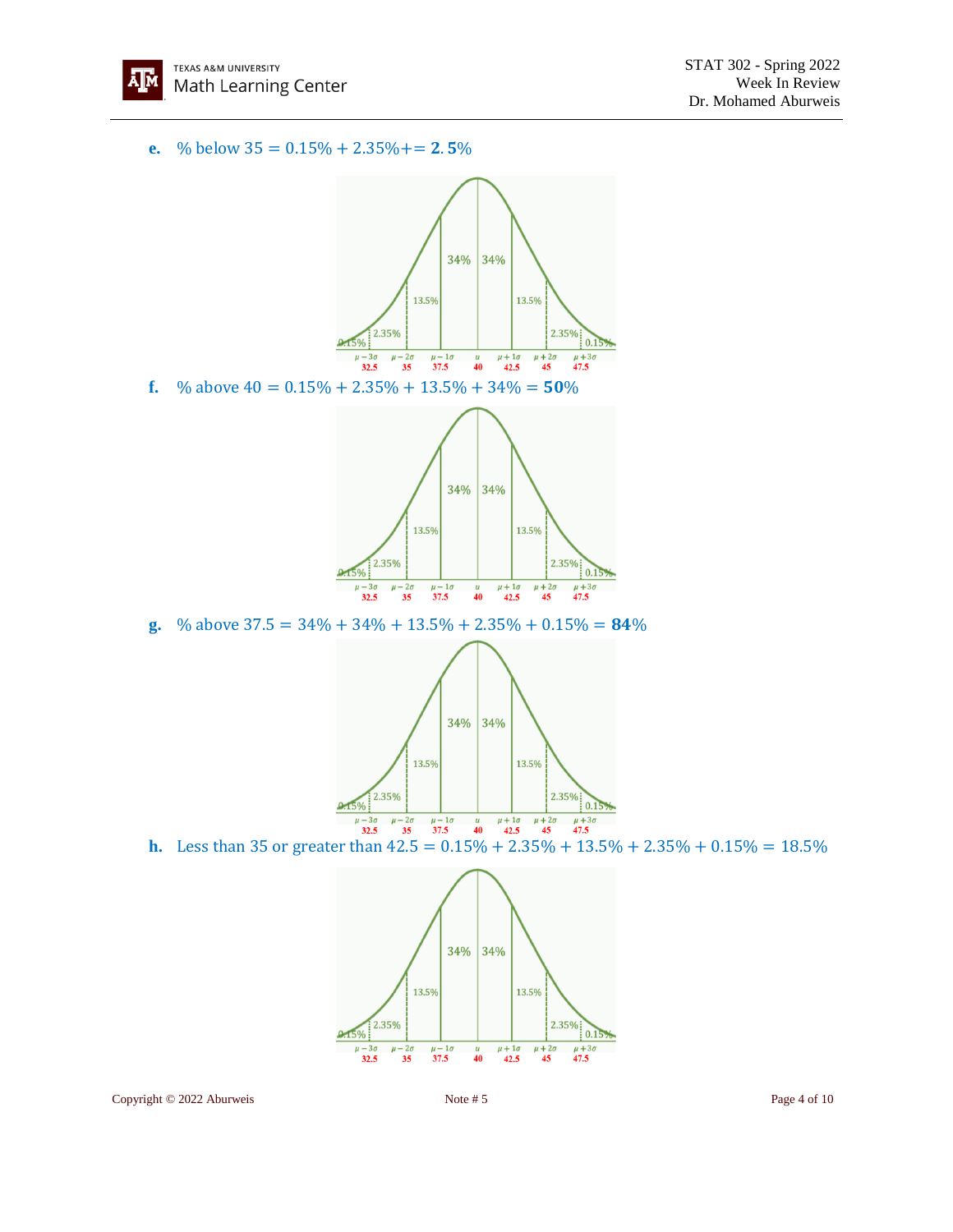**Problem 3.** The Wechsler Adult Intelligence Scale (WAIS) is an IQ test. Scores on the WAIS for the 20 to 34 age group are approximately Normally distributed with a mean of 110 and a standard deviation of 15. Scores for the 60 to 64 age group are approximately Normally distributed with a mean of 90 and a standard deviation of 15. Sarah, who is 30, scores 130 on the WAIS. Her mother, who is 60, takes the test and scores 110. Express both scores as standard scores that show where each woman stands within her own age group. Who scored higher relative to her age group, Sarah or her mother?

### **Solution:**

| Sarah $(30)$                                                              | Mother (60)                                                           |
|---------------------------------------------------------------------------|-----------------------------------------------------------------------|
| $X \sim N(\mu = 110, \sigma = 15)$<br>$obs = 130$                         | $X \sim N(\mu = 90, \sigma = 15)$<br>$obs = 110$                      |
| $Z = \frac{obs - mean}{SD} = \frac{130 - 110}{15} = \frac{20}{15} = 1.33$ | $=\frac{obs - mean}{SD} = \frac{110 - 90}{15} = \frac{20}{15} = 1.33$ |

Standardized scores are the same  $\rightarrow$  relative to their individual age group, they performed the same.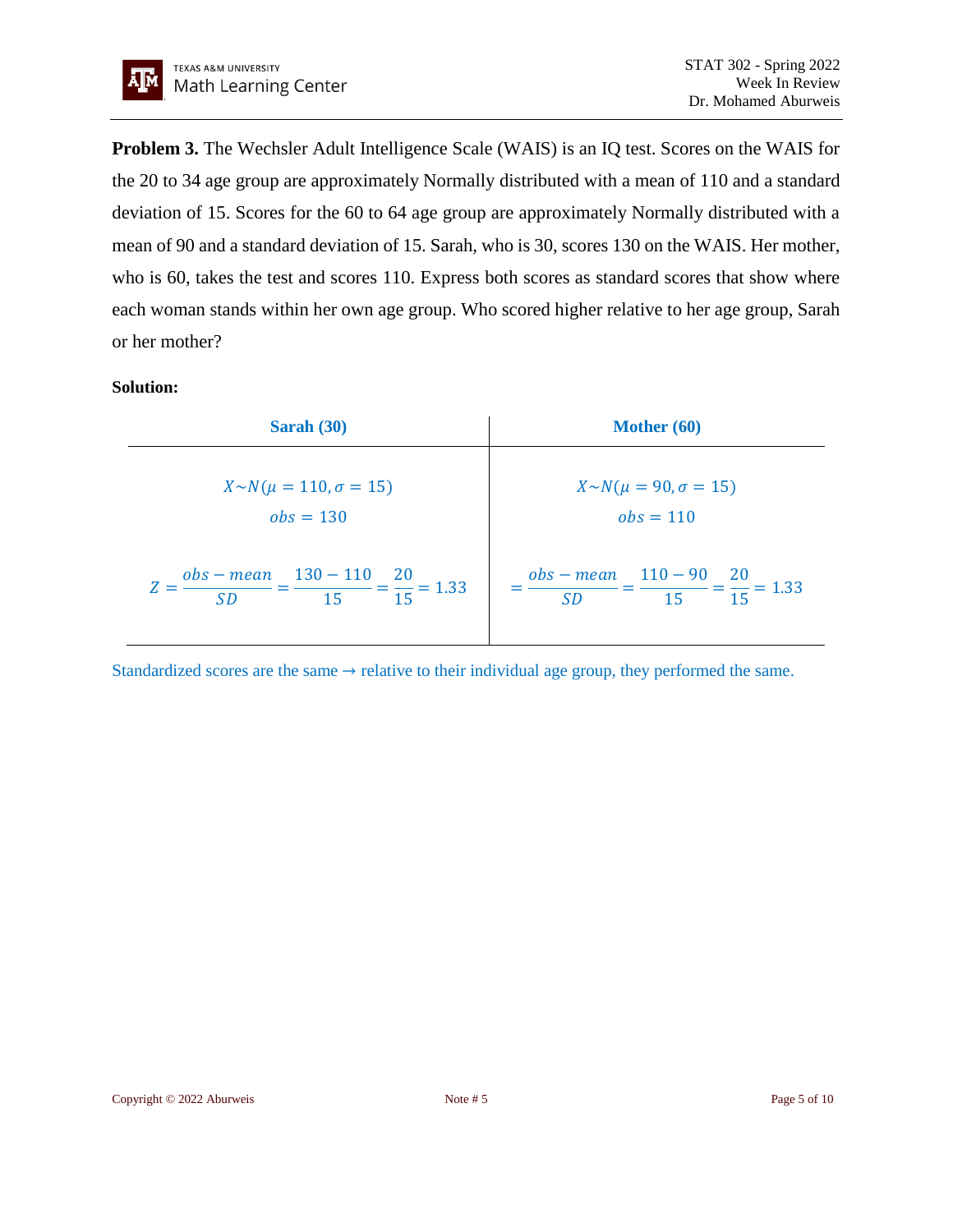**Problem 4.** SAT scores (out of 2400) are distributed normally with a mean of 1500 and a standard deviation of 300. Suppose a school council awards a certificate of excellence to all students who score at least 1900 on the SAT. We randomly pick one of the recognized students.

- **a.** What proportion of students are recognized?
- **b.** What is the probability that the randomly selected student scored at least 1900?
- **c.** What is the probability that the randomly selected student scored at least 2150?
- **d.** What is the probability that the randomly selected student scored between 2000 and 2100?
- **e.** What is the probability that the randomly selected student scored between 1900 and 2100?

## **Solution:**

**a.**  $P(recompized) = P(X > 1900)$ 

 $Z=$ obs – mean  $\frac{1}{SD}$  = 1900 − 1500  $\frac{1}{300}$  = 400  $\frac{1}{300}$  = 1.33

 $P(X > 900) = P(Z > 1.33) = 1 - P(Z < 1.33) = 1 - 0.9082 = 0.0918$ 

**b.** P(randomly selected student scored at least 1900)

P(scored at least 1900|recognized) = P(scored at least 1900|scored at least 1900) =  $1$ 

**c.** P(scored at least 2150| scored at least 1900) =  $\frac{P(\text{scoreed at least 2150 and scoredge 1900})}{P(\text{scoreed at 1900})}$  $P(scored \ge 1900)$ 

$$
= \frac{P(\text{scoreed at least 2150})}{P(\text{scored} \ge 1900)}
$$
  

$$
Z = \frac{2150 - 1500}{300} = \frac{650}{300} = 2.17
$$
  

$$
\frac{P(X \ge 2150)}{P(X \ge 1900)} = \frac{0.015}{0.0918} = 0.1634
$$

**d.**  $P(\text{scored between } 2000 \text{ and } 2100 | \text{scored } \ge 1900) = \frac{P(2000 < X < 2100)}{P(\text{scored}) + P(\text{scored})}$  $P(scored \ge 1900)$ 

$$
=\frac{P\left(\frac{2000-1500}{300}\right) < Z < \frac{2100-1500}{300}}{P\left(z > \frac{1900-1500}{300}\right)} = \frac{P(1.67 < Z < 2.00)}{P(Z > 1.33)} = \frac{0.9772 - 0.9525}{0.0918} = 0.2691
$$

**e.**  $P(\text{scored between 1900 and 2100}|\text{scored } \ge 1900) = \frac{P(1900 < X < 2100)}{P(\text{scored 1900})}$  $P(scored \ge 1900)$ 

$$
=\frac{P\left(\frac{1900-1500}{300}\right)2Z\left(\frac{2100-1500}{300}\right)}{P\left(\frac{1900-1500}{300}\right)}=\frac{P(1.33\leq Z\leq 2.00)}{P(Z>1.33)}=\frac{0.9772-0.9082}{0.0918}=0.7516
$$

Copyright © 2022 Aburweis **Note #5** Page 6 of 10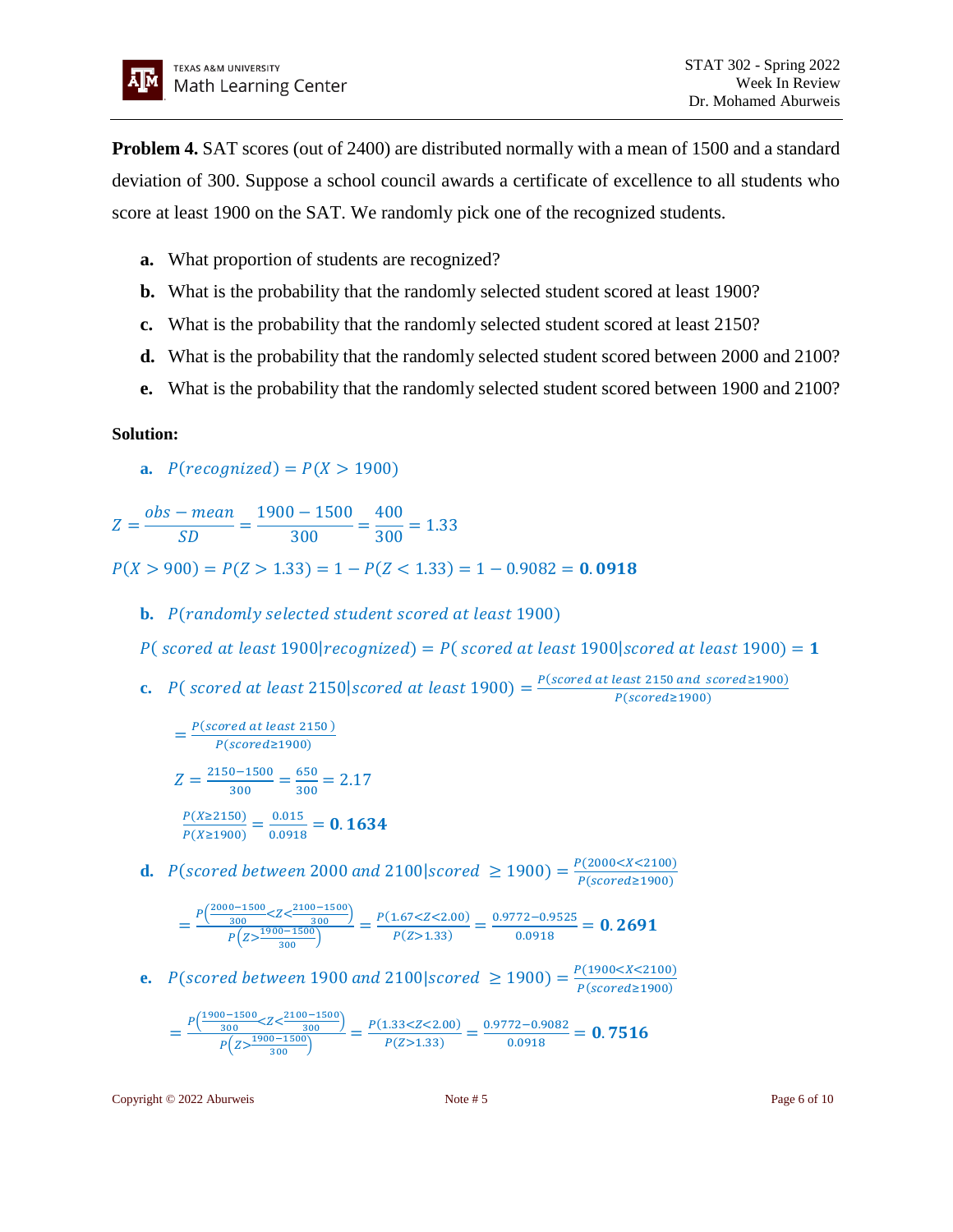**Problem 5.** A professional basketball player has a 73% success rate when shooting free throws. Let X represent the number of free throws he makes in a random sample of 5 free throws. Assume that these free throws fit the requirements for a binomial experiment.

- **a.** What is the probability that he makes exactly 1 free throw? Write out the formula that allows you to get to this answer.
- **b.** What is the probability that he will make less than 2 free throws?
- **c.** What is the probability that he will make between 1 and 3 free throws, inclusive?
- **d.** What is the expected number of free throws that he will make?
- **e.** What is the variance of X?
- **f.** What is the standard deviation of X?

### **Solution:**

$$
n = 5, \ p = 0.73, 1 - p = 1 - 0.73 = 0.27, \ k = 1
$$
  
**a.**  $P(X = k) = {n \choose k} p^k (1 - p)^{n-k} = P(X = 1) = {5 \choose 1} (0.73)^1 (1 - 0.73)^{5-1}$   

$$
= \frac{5!}{1! \times 4!} (0.73)(0.27)^4 = 0.019
$$

**b.** 
$$
P(X < 2) = P(X = 0) + P(X = 1)
$$
  
\n $\therefore P(X = 0) = {5 \choose 0} (0.73)^0 (1 - 0.73)^{5-0} = 0.0014$ , from part a, we know  $P(X = 1) = 0.019$   
\n $\therefore P(X < 2) = 0.0014 + 0.019 = 0.0204$ 

- **c.**  $P(1 \le X \le 3) = P(X = 1) + P(X = 2) + P(X = 3)$  $P(X = 1) = 0.019$ ,  $P(X = 2) = {5 \choose 2}$  $\binom{5}{2}$   $(0.73)^2 (1 - 0.73)^3 = 0.105$ ,  $P(X = 3) = {5 \choose 2}$  $\binom{5}{3}$   $(0.73)^3 (1 - 0.73)^2 = 0.284$  $\therefore P(1 \le X \le 3) = 0.019 + 0.105 + 0.284 = 0.408$
- **d.**  $E(X) = \mu = n \times p = 5 \times 0.73 = 3.65$
- **e.**  $var(X) = n \times p \times (1 p) = 5 \times 0.73 \times 0.27 = 0.9855$
- **f.**  $Stdev = \sqrt{n \times p \times (1-p)} = \sqrt{5 \times 0.73 \times 0.27} = \sqrt{0.9855} = 0.9927$

Copyright © 2022 Aburweis Note # 5 Note # 5 Page 7 of 10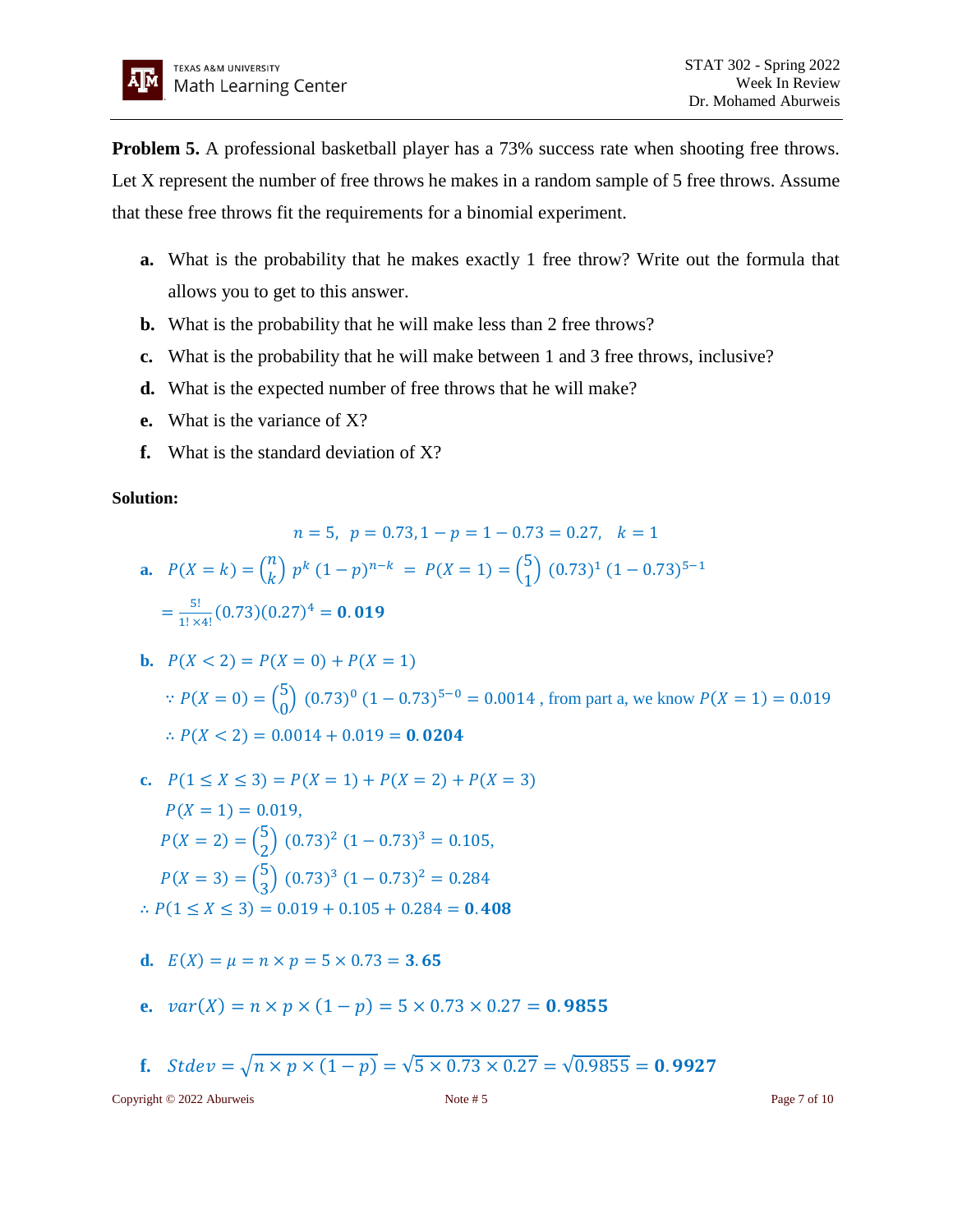**Problem 6.** While it is often assumed that the probabilities of having a boy or a girl are the same, the actual probability of having a boy is slightly higher at 0.51. Suppose a couple plans to have 3 kids.

- **a.** Use the binomial model to calculate the probability that two of them will be boys.
- **b.** Write out all possible orderings of 3 children, 2 of whom are boys. Use these scenarios to calculate the same probability from part (a) but using the addition rule for disjoint outcomes. Confirm that your answers from parts (a) and (b) match.
- **c.** If we wanted to calculate the probability that a couple who plans to have 8 kids will have 3 boys, briefly describe why the approach from part (b) would be more tedious than the approach from part (a).

## **Solution:**

**a.** Binomial Distribution,  $n = 3$ ,  $p = 0.51$ ,  $1 - p = 0.49$ 

 $P(X = 2) = {3 \choose 2}$  $\binom{3}{2}$   $(0.51)^2$   $(1 - 0.49)^1 = 0.3823$ 

- **b.**  $P(B, B, G) = 0.51 \times 0.51 \times 0.49 = 0.12744$  $P(B, G, B) = 0.51 \times 0.49 \times 0.51 = 0.12744$  $P(G, B, B) = 0.49 \times 0.51 \times 0.51 = 0.12744$  $P(2 \text{ Boys}) = 0.12744 + 0.12744 = 0.3823$
- **c.**  $\binom{8}{3}$  $\binom{3}{3}$  = 56, very tedious to write out all 56 scenarios, may miss some.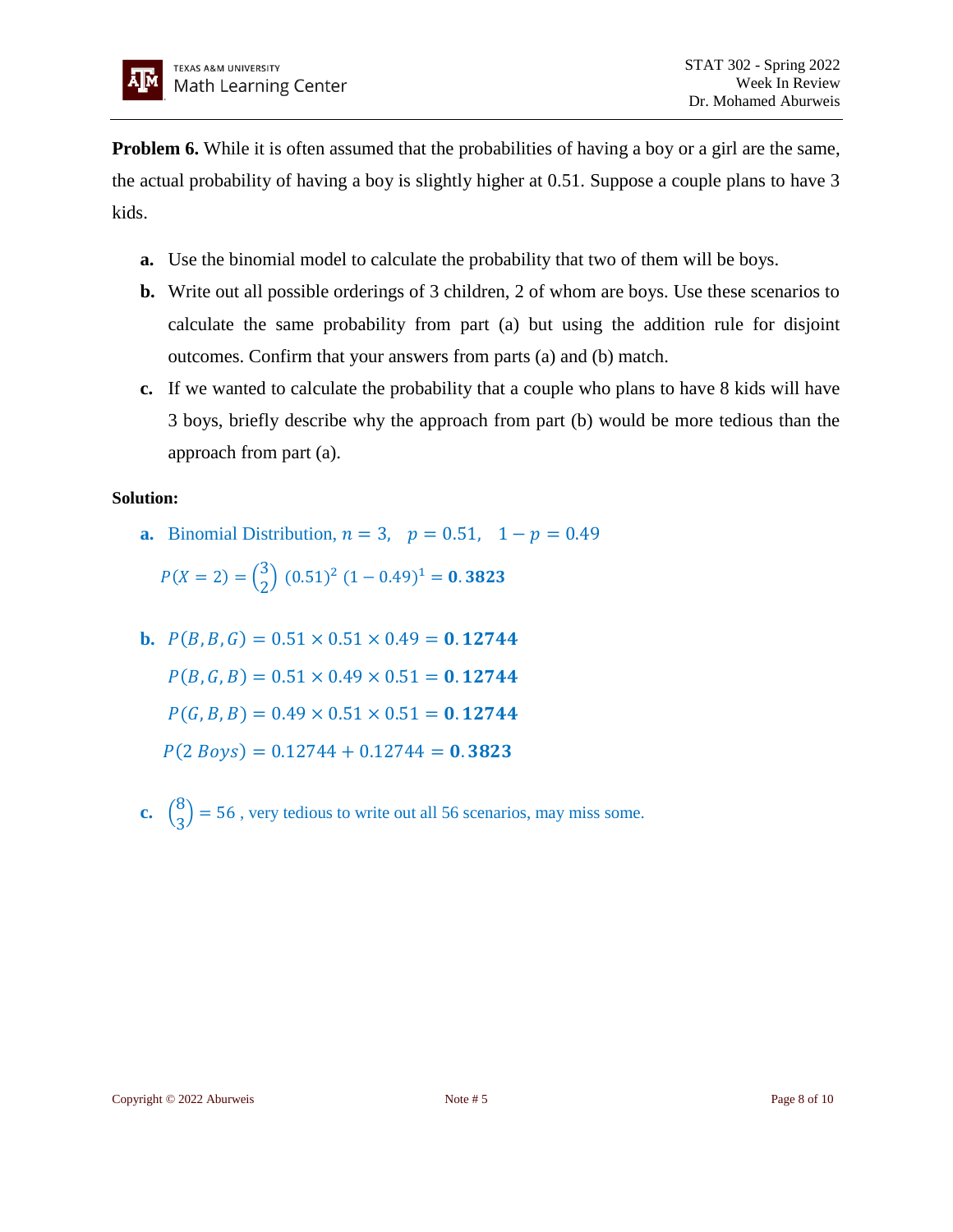

**Problem 7.** Suppose a university announced that it admitted 2,500 students for the following year's freshman class. However, the university has dorm room spots for only 1,786 freshman students. If there is a 70% chance that an admitted student will decide to accept the offer and attend this university, what is the approximate probability that the university will not have enough dormitory room spots for the freshman class?

**Solution:**

 $X = \text{H}$ enroll  $\rightarrow$  X~Binomial (n = 2500, p = 0.70)

 $P(X \ge 1787) = P(X = 1787) = P(X = 1788) + \cdots + P(X = 2500)$ 

**Normal distribution to approximate Binomial distribution:**

 $n \times p = 2500 \times 0.70 = 1750 \ge 10$  $n \times (1 - p) = 2500 \times 0.30 = 750 \ge 10$ 

 $Mean = \mu = E(X) = n \times p = 2500 \times 0.70 = 1750$ 

 $Stdev = \sqrt{n \times p \times (1-p)} = \sqrt{2500 \times 0.70 \times 0.30} = 23$ 

 $Z=$ obs – mean  $\frac{1}{SD}$  = 1787 − 1750  $\frac{1}{23}$  = 37  $\frac{1}{23}$  = 1.61  $P(Z > 1.61) = 1 - P(Z < 1.61) = 1 - 0.9463 = 0.0537$